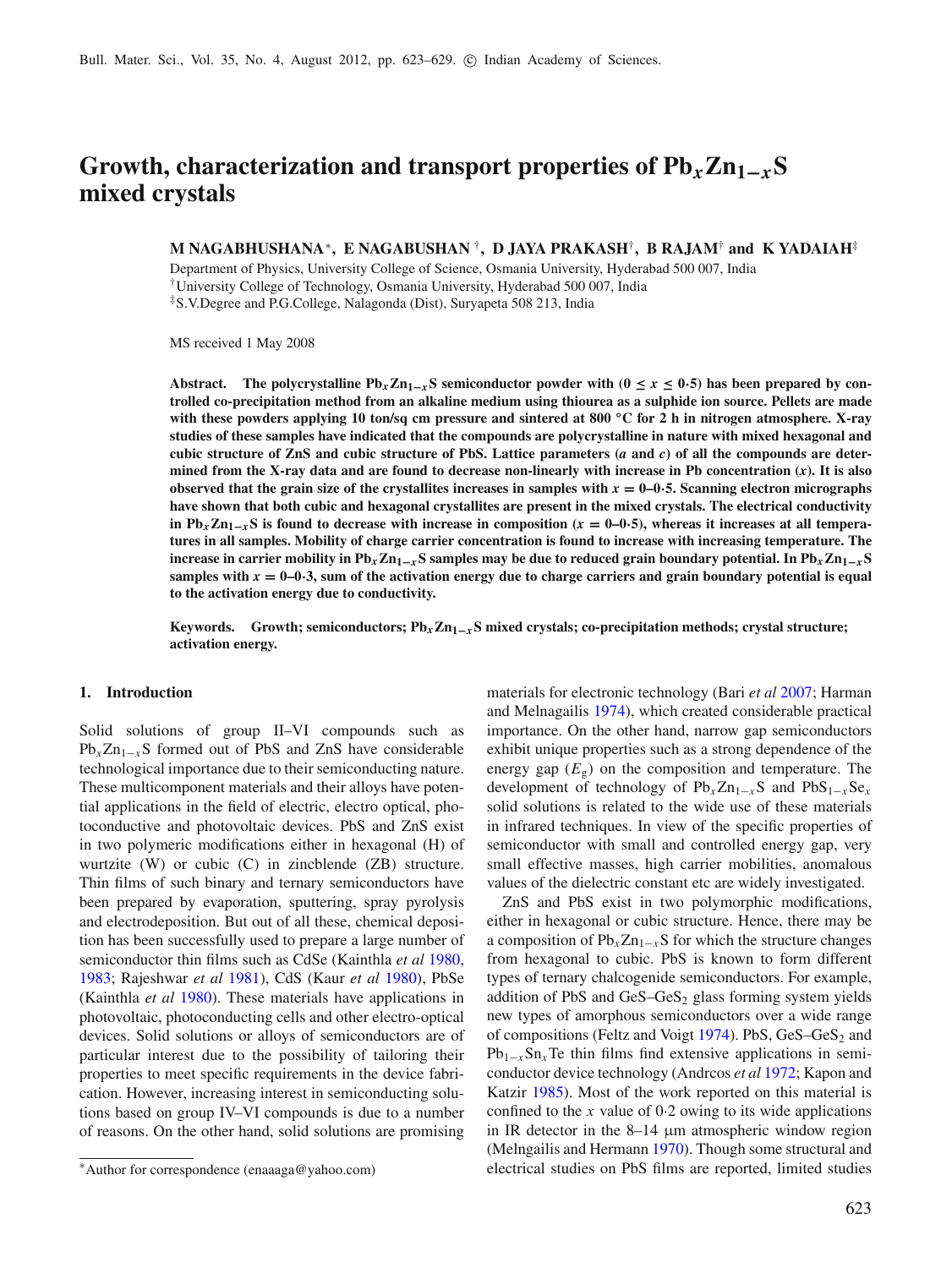on  $Pb_xZn_{1-x}S$  pellets are carried out and investigations on solid solutions of bulk nature are not reported. Therefore, the aim of the present work has been to study the optical, electrical and structural properties of bulk  $Pb<sub>x</sub>Zn<sub>1-x</sub>S$ mixed crystals with  $x = 0-0.5$ . Pb<sub>x</sub>Zn<sub>1−*x*</sub>S powder was prepared by controlled precipitation method using thiourea as a sulphide-releasing source. The precipitate of mixed metal sulfide obtained from co-precipitation method was presintered in nitrogen atmosphere. Pellets of the powder are sintered again in nitrogen atmosphere at an elevated temperature. The samples showed low resistivity of few ohms. The pellets were characterized using XRD, SEM, chemical analysis, optical and electrical studies and the results are explained on the basis of different phases formed in the material.

#### **2. Experimental**

 $Pb_xZn_{1-x}S$  powder was prepared by controlled precipitation method. In this method, equimolar solutions of lead acetate, zinc acetate and thiourea were taken in different compositions. The solution mixture was made alkaline by adding 25% of liquid ammonia under a constant stirring process. The solution was heated at about 80 °C ( $\pm$  2) with a constant stirring process for 45 min. The colour of the solution changed from yellow to grey as '*x*' varied from 0 to 1, indicating the starting of precipitation. The bath was heated further for 3 h to complete the reaction. The precipitate was filtered through Whatman filter no. 41 and was rinsed with double distilled water repeatedly. The precipitate was then collected and dried at room temperature for 24 h. The dried precipitate was transferred into a clean and dry quartz boat and was kept in a quartz tube of diameter 3 cm and length 1 cm, arranged in a high temperature (0–1000 ◦C) tubular furnace. Both the ends of quartz tube were provided with two metal caps to pass inert gas through the tube. The precipitate was heated in nitrogen atmosphere for 2 h at 300 ◦C and then cooled to room temperature. This was ground to fine powder and the process was repeated in order to obtain uniform particle size. The powder was made into pellets under pressure by using a punch die of 1·5 cm diameter. The hydraulic pressure applied for pellet formation was 10 tons per sq. cm. and for a duration of 10 min. Fixed amount of powder was taken so that the pellets have nearly 1 mm thickness. The pellets were heated at 800 ℃ for 2 h in nitrogen atmosphere. The pressure of the gas was maintained uniform throughout the heating process and the furnace was cooled very slowly (10 ◦C/min) to room temperature. X-ray diffractograms of the samples were obtained with an XD-610 Shimadzu diffractometer. Scanning electron micrographs (SEM) were taken by the micrograph model No. Jeol-JSM-5410 LV.

A four-probe technique was used to perform electrical conductivity studies by using high grade Eltecks 1228C conducting silver paste for electrical contacts. A Keithley nano voltmeter model 182 was used to measure potential drop across the sample and Keithley multimeter Model 2000 was used to measure output of the temperature sensor (copperconstant thermocouple). A Keithley constant current source model No. 224 was used to pass constant current through the sample.

## **3. Results and discussion**

## 3.1 *Growth of samples*

Bulk polycrystalline samples of  $Pb_x Zn_{1-x}S$  are prepared by the decomposition of thiourea in an alkaline solution containing lead and zinc salts. The preparation process is based on the slow release of Pb<sup>2+</sup>/Zn<sup>2+</sup> and S<sup>2−</sup> ions in solution. The ions condensed on an ion–ion basis in the solution. The slow release of  $Pb^{2+}/Zn^{2+}$  ions is achieved by the dissociation of a complex species of Pb/Zn such as tetra amine lead II / tetra amine zinc II complex ion  $[Pb(NH_3)_4]^2$ <sup>+</sup>/ $[Zn(NH_3)_4]^2$ <sup>+</sup>. S<sup>2–</sup> ions are supplied by the decomposition of an organic sulfur containing compounds, such as thiourea. Pb<sub>*x*</sub>Zn<sub>1−*x*</sub>S precipitate was formed by controlled precipitation method. The  $S<sup>2−</sup>$ ion, released from thiourea, in alkaline medium reacts with Pb<sup>2+</sup> and  $\text{Zn}^{2+}$  ions and Pb<sub>*x*</sub>Zn<sub>1−*x*</sub>S precipitate is formed as per the following reaction.

*x*[Pb(NH3)4] <sup>2</sup><sup>+</sup> + (1 − *x*)[Zn(NH3)4] <sup>2</sup><sup>+</sup> + SC(NH2)<sup>2</sup> NH4OH −−−−−−→ Pb*x*Zn1<sup>−</sup>*x*<sup>S</sup> <sup>+</sup> 6NH3 <sup>+</sup> CO<sup>2</sup><sup>−</sup> <sup>3</sup> + H2O. (1)

The complex formed with 1 M concentration of [Pb  $(NH_3)_4$ <sup>2+</sup>,  $[Zn(NH_3)_4]$ <sup>2+</sup>, thiourea and triethanolamine solution with ammonia gives controlled number of ions of

<span id="page-1-0"></span>

**Figure 1.** X-ray diffractograms of  $Pb_xZn_{1-x}S$  samples with  $x =$ 0, 0·1, 0·2, 0·3 and 0·5.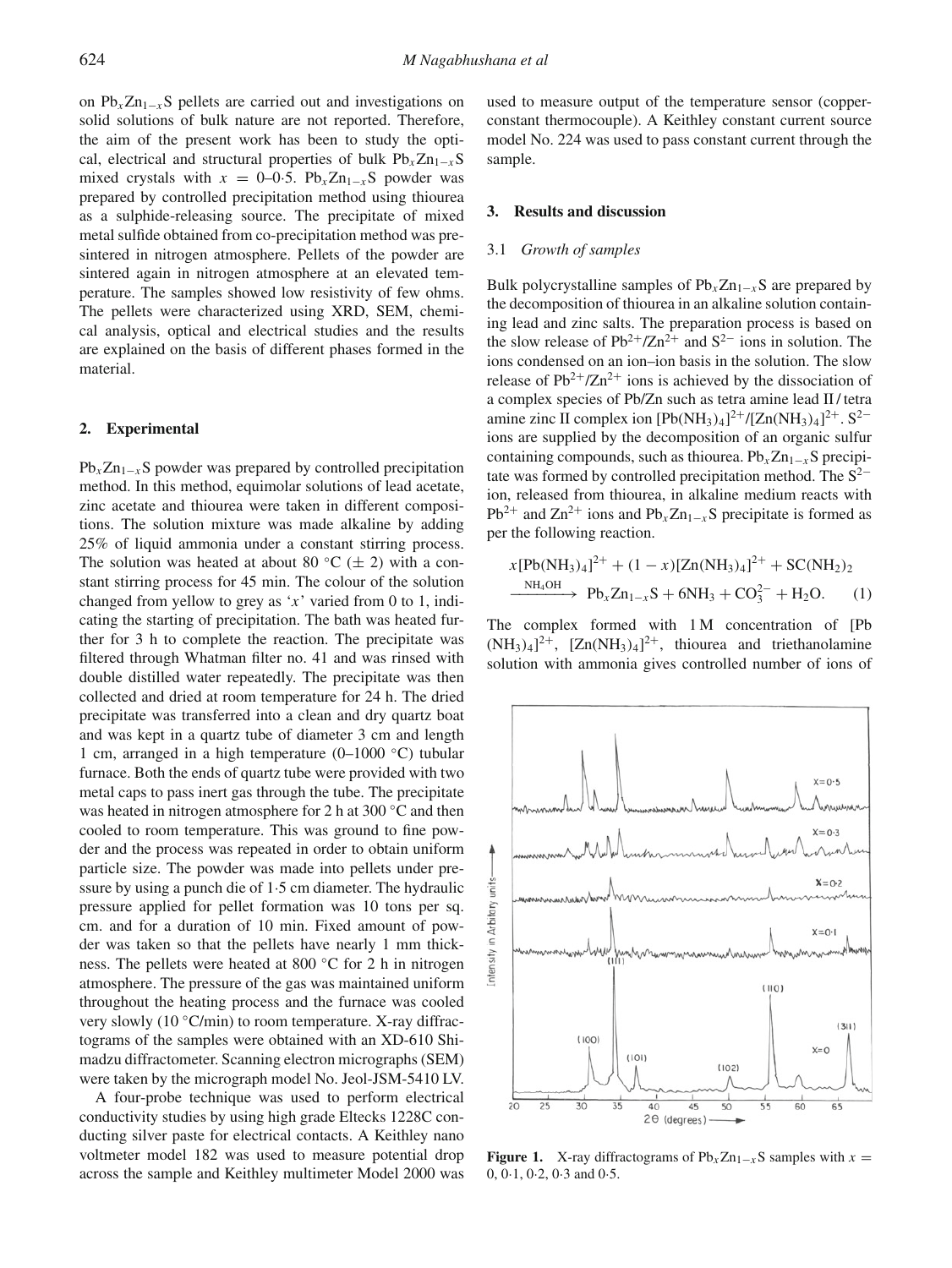Pb<sup>2+</sup> and Zn<sup>2+</sup> in which they combine with  $S^{2-}$  ions to form Pb*x*Zn1<sup>−</sup>*x*S powder.

#### 3.2 *X-ray diffraction studies*

The crystallographic studies of Pb<sub>*x*</sub>Zn<sub>1−*x*</sub>S powder was carried out using XRD technique. Figure [1](#page-1-0) shows X-ray diffractograms of samples  $Pb<sub>x</sub>Zn<sub>1−x</sub>S$  with  $x = 0-0.5$ . The *d* values corresponding to the observed diffraction peaks were computed and assigned the Miller indices by comparing them with JCPDS–ICDD values of PbS and ZnS with hexagonal and cubic phases. The nature of XRD pattern indicated that the compounds were polycrystalline. One could understand that both cubic and hexagonal phases were present in Pb<sub>*x*</sub>Zn<sub>1−*x*</sub>S mixed crystals. Strongest peaks observed in ZnS were corresponding to  $d = 3.123$  Å and 1.911 Å indexed as (111) of cubic and (110) of hexagonal phases, respectively. Apart from these, other peaks assigned to ZnS are

<span id="page-2-0"></span>

(100 H), (102 H), (220 C) and (311 C). It is observed that the peak intensities of all X-ray diffraction peaks decreased with increase in Pb concentration in the range  $x = 0-0.3$  and increased in sample with  $x = 0.5$  and also a small change in angular position of the peaks occurred leading to small change in lattice parameters. In samples with  $x = 0.5$ , the positions of some peaks matched with PbS (C) and some with ZnS(H). No peak of ZnS(C) exists in sample with  $x = 0.5$ . The highest intensity peak of XRD pattern matches with  $d =$ 3·0155 spacing of PbS (C) corresponding to (*hkl*) values (2 0 0). The altered lattice parameters for different compositions of  $Pb_x Zn_{1-x}S$  ( $x = 0-0.5$ ) are calculated using X-ray data. The graphical variation of lattice parameters *a* and *c* for  $0 \le x \le 0.5$  are shown in figures [2](#page-2-0) and [3,](#page-2-1) respectively. It may be noted from the figure that *a* and *c* parameters decrease non-linearly with lead concentration (*x*). The non-linear variation of '*a*' with *x* are related with the values of '*a*' obtained

$$
A_x = a_{\text{ZnS}}(a_{\text{PbS}} - a_{\text{ZnS}} + b)x - bx^2.
$$
 (2)

The samples undergo a crystalline transition from ZnS (C) to PbS (C). The lattice parameter thus determined for samples with  $x = 0$ –0·5 decreased and matched with the reported value of ZnS with cubic structure, and more number of peaks were observed when compared with those reported by other workers (Kowk and Si[u](#page-6-10) [1979](#page-6-10)).

# 3.3 *Scanning electron microscope studies*

for ZnS, PbS and a bowing parameter, *b*, as

Figures [4\(](#page-3-0)a–d) represent the scanning electron micrographs of  $Pb_x Zn_{1-x}S$  pellets with  $x = 0$ –0.5. It is evident from the

<span id="page-2-1"></span>

**Figure 2.** Variation of lattice parameter *a* (Å) of  $Pb_xZn_{1-x}S$  with  $x = 0$  to 0.3.

**Figure 3.** Variation of lattice parameter *c* (Å) of  $Pb_xZn_{1-x}S$  with  $x = 0$  to 0.3.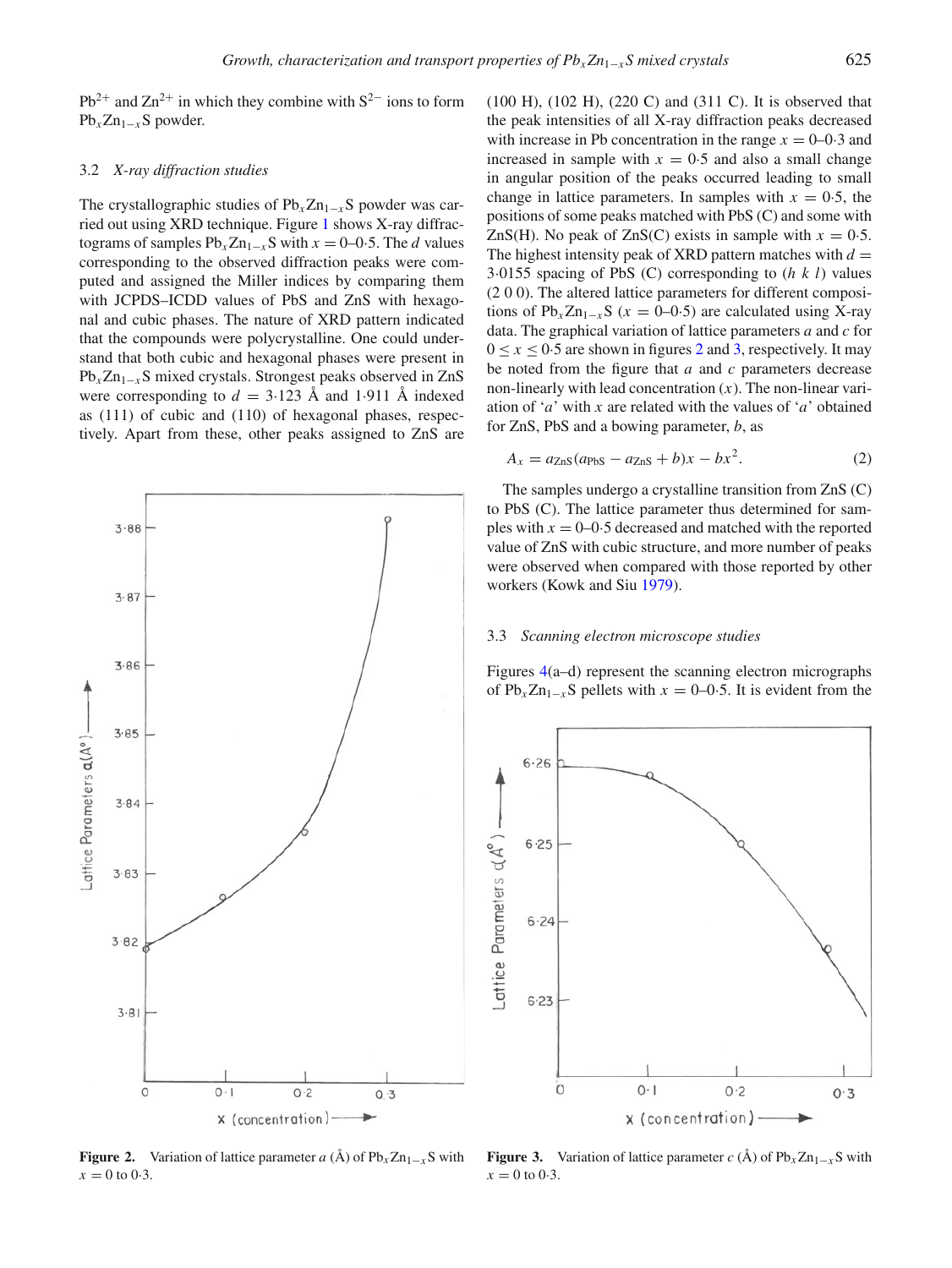<span id="page-3-0"></span>

**Figure 4.** SEM photographs of  $Pb_x Zn_{1-x}$  sample with (**a**)  $x = 0$ , (**b**)  $x = 0.1$ , (c)  $x = 0.3$  and (d)  $x = 0.5$ .

micrographs that the structure of the crystals (hexagonal) appearing in  $Pb_0.5Zn_0.5S$  pellets is shown clearly under high magnification (figure  $4(d)$  $4(d)$ ). It is also clear from the micrographs that both cubic and hexagonal crystallites are present in the mixed crystals and size of the crystallites increases with variation of  $x = 0-0.5$ .

#### 3.4 *Electrical conductivity*

The variation of conductivity of  $Pb_xZn_{1-x}S$  samples (*x* = 0–0·5) with temperature is observed. A typical graph of the same with  $x = 0.3$  is shown in figure [5.](#page-4-0) It is observed that the conductivity increases with increase in temperature. The order of magnitude of the conductivity changes from  $10^{-3}$ to  $10^{-1}$  ( $\Omega$ .cm)<sup>-1</sup> when the temperature varies from room

temperature to higher temperature. The temperature dependence of conductivity is expressed by the equation

$$
\sigma = \sigma_0 \exp(-E/kT), \qquad (3)
$$

where *E* is the activation energy of the defects causing conductivity. A decrease in conductivity with an increase in composition parameter *x* has also been observed. This may be related to the increase in bandgap and disorder structure of the sample as a result of introduction of Pb into the lattice of ZnS. As the preparation procedure involves co-precipitation of Zn and Pb, an increasing amount of Pb content in  $Pb_x Zn_{1-x} S$  samples leads to an increase in the creation of sulphur vacancies in the structure and causes change in the conductivity. The activation energies of conductivity for all the samples have been calculated from the linear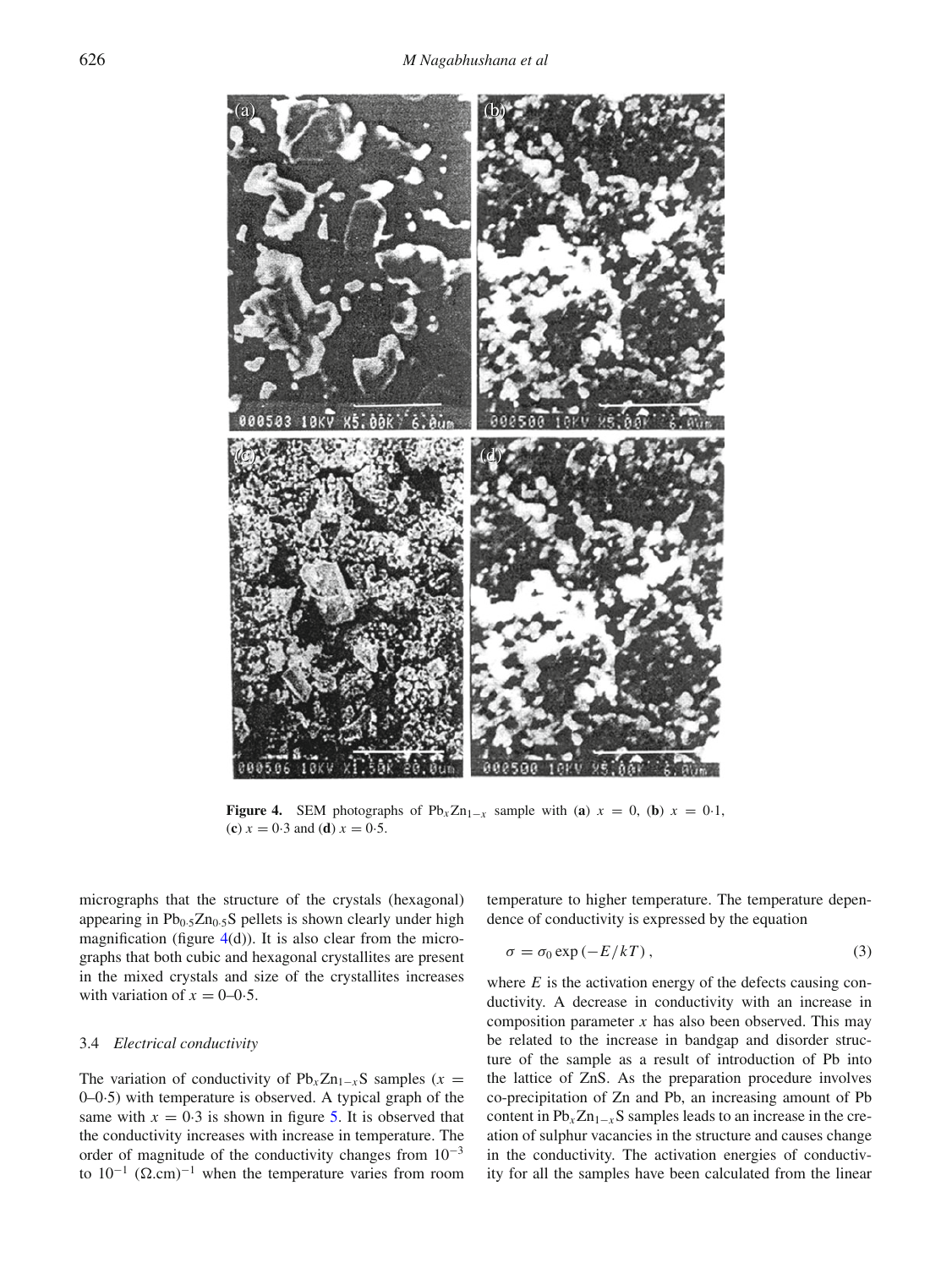<span id="page-4-0"></span>

**Figure 5.** Variation of  $log(\sigma)$  vs  $10^3/T$  of  $Pb_{0.3}Zn_{0.7}S$  compound.

portion of log  $\sigma$  vs  $10^3/T$  graph. It is observed that the conductivity activation energy  $(E)$  is lower at low temperature levels whereas it is higher at higher temperatures.

#### 3.5 *Thermoelectric power (TEP)*

The thermo emf measurements have been carried out on these samples by establishing temperature gradient across the thickness of the sample and by measuring the open circuit voltage. The temperature dependence of TEP of Pb*x*Zn1<sup>−</sup>*x*S with  $x = 0.3$  is shown in figure [6.](#page-4-1) In all the samples, thermo emf is found to be positive which indicates that they have *p*type semiconductor nature. At a given temperature, magnitude of TEP increases with the increase in Pb content (in the low temperature range) and is linear and deviates at higher temperature where it obeys power law dependence of temperature. The related TEP equation is given as (Ravich *et a[l](#page-6-11)* [1968\)](#page-6-11)

$$
P = \frac{K}{e} \left[ \left( r + \frac{5}{2} \right) + \ln 2 \left( \frac{2\pi m_0 k T}{nh^3} \right) \right],\tag{4}
$$

where  $r + 5/2 = A$ , is the thermoelectric factor, which depends on various scattering mechanisms,  $m<sub>d</sub>$  the density of state effective mass and *n* the carrier density. Solving

<span id="page-4-1"></span>

**Figure 6.** Variation of TEP vs  $T$  of Pb<sub>0</sub>.3Zn<sub>0</sub>.7S compound.

the above equation we can write the equation for the carrier concentration as

$$
\log n = 3/2 \log T - 0.005 \text{(TEP)} + 15.718. \tag{5}
$$

The carrier concentration is then calculated from the above relation. The observed carrier concentration is of the order of 1019 cm<sup>−</sup>3. Figure [7](#page-5-0) shows the variation of log *n* vs  $10^3/T$  of Pb<sub>x</sub> Zn<sub>1−*x*</sub>S with  $x = 0.1$ . The plots exhibit two regions showing two conduction mechanisms. The activation energies of electron density  $(E_{an})$  in both the regions have been determined. In the low temperature region, the calculated activation energies are 0·04460, 0·03966, 0·04480 and 0·03800 eV, whereas in the higher temperature regions they are 0·04938, 0·04628 and 0·42100 eV. Further the data is analysed by obtaining the charge carrier mobility using the relation

$$
\mu = \sigma / (ne). \tag{6}
$$

It is observed that the mobility increases with rise in temperature, in all the samples and the increase of mobility shows two different temperature regions (i.e., lower and higher) suggesting that the electrical transport properties of  $Pb_xZn_{1-x}S$  samples are governed by the scattering mechanism associated with intergrain barrier height (Perit[z](#page-6-12) [1956\)](#page-6-12). Further the mobility in such cases is activated by temperature and obeys exponential behaviour as

$$
\mu = \mu_0 T^{-1/2} \exp(-\varphi_B/kT), \tag{7}
$$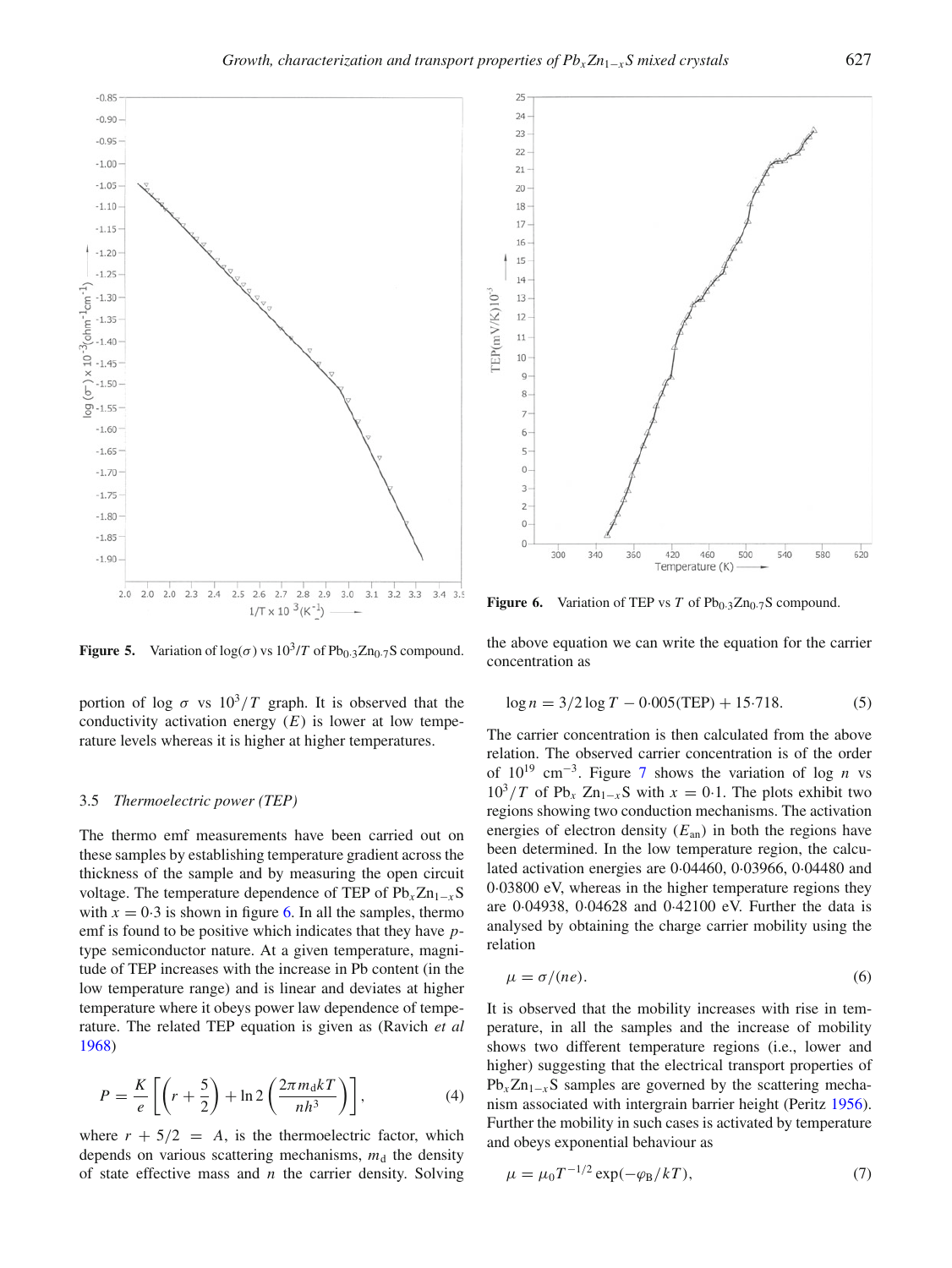628 *M Nagabhushana et al*

<span id="page-5-1"></span> $0.80$ 

 $0.70$ 

 $0.60$ 

<span id="page-5-0"></span>

**Figure 7.** Variation of carrier concentration (*n*) vs  $10^3/T$  of Pb<sub>0</sub>.<sub>1</sub>Zn<sub>0</sub>.9</sub>S compound.

where  $\varphi_B$  is the height of the grain barrier potential and can be determined from the slope of the variation of log  $(\mu T^{1/2})$ vs  $1/T$  (figure [8\)](#page-5-1). The height of the grain barrier potential corresponding to both the temperature regions (lower and higher) are determined from these graphs. And  $\mu_0$  is the experimental factor, which on the assumption that the current over the barrier flows by thermo-ionic emission depends on the grain size (*d*) and the effective mass of electron (*m*\*) as

$$
\mu_0 = ed/(2\pi m^* kT)^{1/2}.
$$
\n(8)

From the observed values of the activation energies calculated from electrical conductivity ( $E_{\alpha\sigma1}$ ,  $E_{\alpha\sigma2}$ ) and electron density  $(E_{an1}, E_{an2})$  and potential barrier heights of the grain boundaries ( $\varphi_{B1}, \varphi_{B2}$ ), it may be observed that they are related with each other in two regions. The observed relation for higher temperature region is

$$
E_{\text{a}\sigma 1} = E_{\text{an}1} + \varphi_{\text{B}1}.\tag{9}
$$

It also satisfies a similar relation for lower temperature region,

$$
E_{\text{a}\sigma} = E_{\text{an}2} + \varphi_{\text{an}2} + \varphi_{\text{B}2}.\tag{10}
$$

These two above equations are expected from the interrelationship between electrical conductivity, carrier density



**Figure 8.** Variation of log  $(\mu T^{1/2})$  vs  $10^3/T$  of Pb<sub>0.3</sub>Zn<sub>0</sub>.7S compound.

and mobility (Heikes and Ur[e](#page-6-13) [1961;](#page-6-13) Micocci *et a[l](#page-6-14)* [1995\)](#page-6-14). A similar result was also observed (Mullik *et a[l](#page-6-15)* [1996](#page-6-15)).

#### **4. Conclusions**

(I) Bulk polycrystalline  $Pb_x Zn_{1-x}S$  mixed compounds are grown by controlled co-precipitation method. All the compounds have shown semiconducting nature, except  $Pb<sub>0.5</sub>Zn<sub>0.5</sub>S$  compound which has shown conducting nature. (II) Lead, zinc and sulphur contents varied systematically in Pb<sub>*x*</sub>Zn<sub>1−*x*</sub>S compounds.

(III) Both cubic and hexagonal phases are present in Pb<sub>*x*</sub>Zn<sub>1−*x*</sub>S mixed crystals.

(IV) Scanning electron micrographs show that both cubic and hexagonal crystallites are present and size increases with increase of *x* in the range  $x = 0-0.5$ .

(V) The electrical conductivity in  $Pb<sub>x</sub>Zn<sub>1-x</sub>S$  decreased with increase in the composition  $(x = 0-0.5)$  and at a given temperature, the conductivity increased in all samples.

(VI) Mobility and charge carrier concentration increased with increasing temperature. The increase in carrier mobility may be due to the reduced grain boundary potential.

(VII) In  $Pb_xZn_{1-x}S$  samples with  $x = 0-0.3$ , the sum of the activation energy due to charge carriers and grain boundary potential is equal to the activation energy due to conductivity.